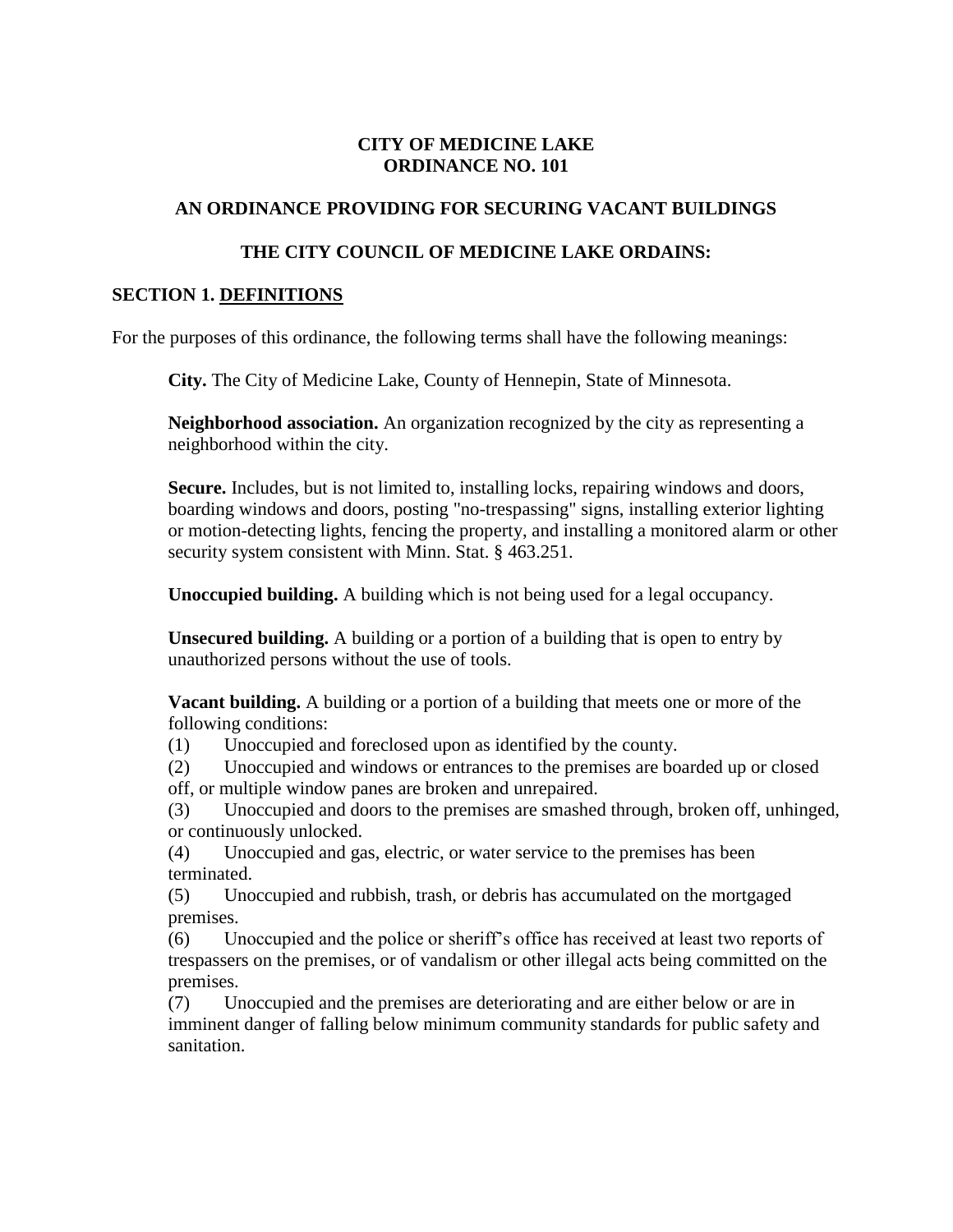### **SECTION 2. SECURING VACANT BUILDINGS**

In general, if any building becomes vacant or unoccupied and is deemed hazardous due to the fact that the building is open to trespass and has not been secured, and the building could be made safe by securing the building, the city council may order the building secured and shall cause notice of the order to be served consistent with Minn. Stat. § 463.251, subd. 2. The notice must be served upon the owner of record of the premises or the owner's agent, the taxpayer identified in the property tax records for the parcel, the holder of the mortgage or sheriff's certificate, and any neighborhood association for the neighborhood in which the building is located that has requested notice. The notice is served by delivery or mail. The notice must be in writing and must include, at a minimum, a statement that:

(1) Informs the owner and the holder of any mortgage or sheriff's certificate of the requirements found in subdivision Minn. Stat. § 463.251, subd. 3 that the owner or holder of the certificate has fourteen (14) days to comply with the order or provide the council with a reasonable plan and schedule to comply with the order and that costs may be assessed against the property if the person does not secure the building.

(2) Informs the owner and the holder of any mortgage or sheriff's certificate that, within fourteen (14) days of the ordering being served, the person may request a hearing before the governing body challenging the governing body's determination that the property is vacant or unoccupied and hazardous.

(3) Notifies the holder of any sheriff's certificate of the holder's duty under Minn. Stat. § 582.031, subd. 1, paragraph (b), to enter the premises to protect the premises from waste and trespass if the order is not challenged or set aside and there is prima facie evidence of abandonment of the property as described in Minn. Stat. § 582.032, subd. 7.

Service by mail is completed upon mailing a copy of the order to the owner by first class mail at the last known address.

## **SECTION 3. RESPONDING TO THE NOTICE**

The owner of the building or the holder of the sheriff's certificate of sale has fourteen (14) days after the order is served to do one of the following: 1) comply with the order; 2) provide the council with a reasonable plan and schedule to comply with an the order; or 3) request a hearing before the city council to challenge the council's determination that the property is vacant or unoccupied and hazardous. If the owner or holder of the sheriff's certificate fails to take one of these actions within the allotted time, the city council must have the building properly secured.

### **SECTION 4. EMERGENCY SECURING OF VACANT BUILDINGS**

Pursuant to Minn. Stat. § 463.251, subd. 4, when the city building official, police chief, or fire chief determines that an emergency exists with respect to the health or safety of persons in the community and immediate boarding and securing of a building is required, and where immediate danger will exist to children, transients, or others members of the community without the